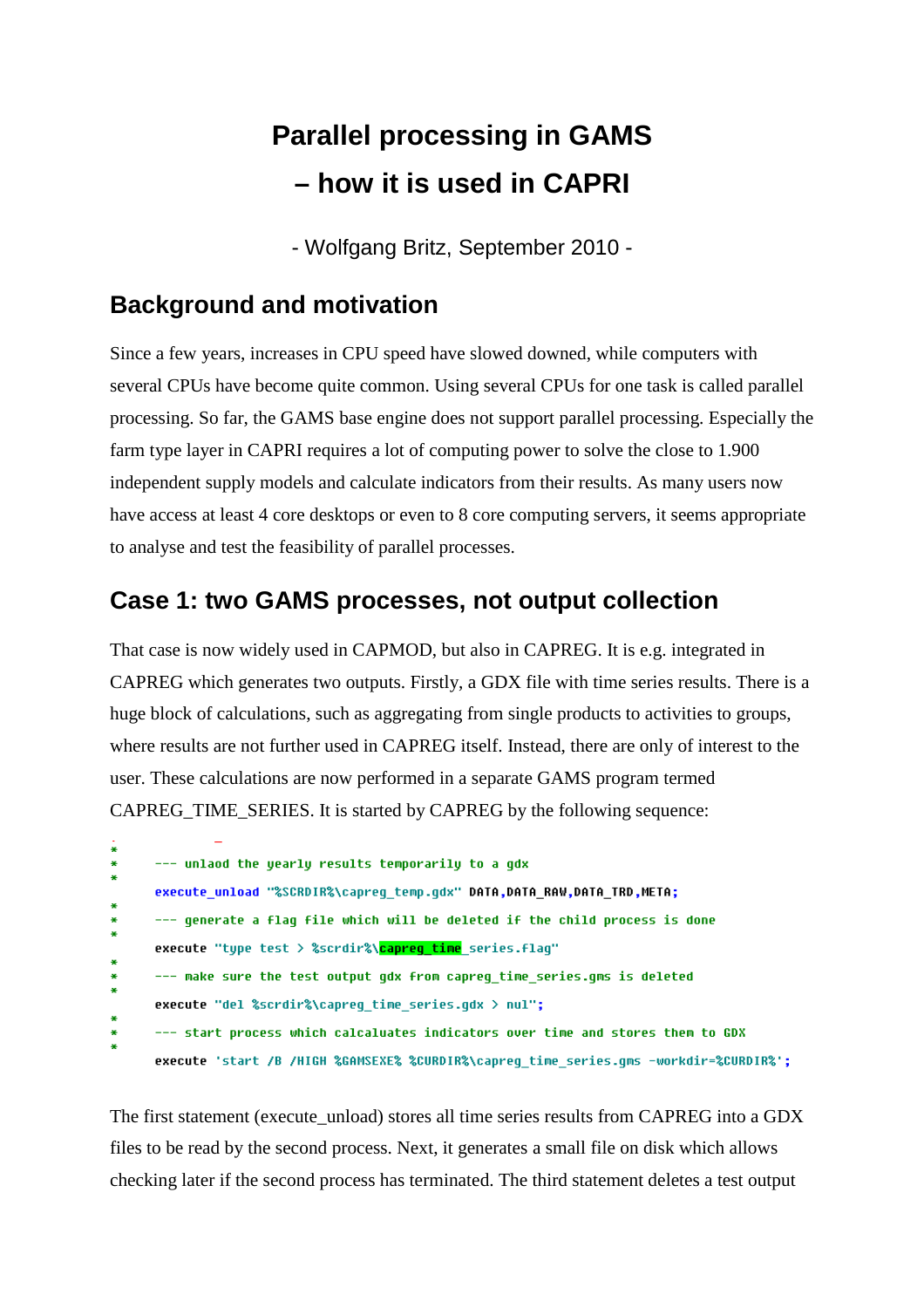to be generated by the second process. Should the process not compile without error or terminate at run time, it will not generate that file, and the "mother" process CAPREG can raise an error. Finally, a separate GAMS process is started. The process is also depicts in the following diagram.



The following code piece shows the final sequence to make sure that the second process terminated successfully before CAPREG is started for the next country:

```
wait until the process calculating and storing the yearly results
       has finished
$batinclude 'util\title.gms' "'Wait for time series calculation child process to finish'"
    execute "=%curdir%\util\taskSync.bat 1 240 %scrdir%\capreq time series.flaq"
    scalar p_done;<br>execute_load "%scrdir%\capreg_time_series.gdx" p_done;
```
"TaskSunc.bat" is a very simple command program which runs a loop in which it checks if a file or group files exists. If the file(s) do not exist(s), it returns. It will do so for a maximal time (in our case for 4 minutes). The final check consists in try to load a scalar from the test GDX file.

A similar, easier application is applied in CAPMOD for the generation of the iteration log:

```
Siftheni %STEPREPORT% == on
                   execute_unload "%SCRDIR%\cur_step.gdx" ITER_CHG,PRODS,UVAN,LEVLS,FEEDS,PREMS,TIMELAP,CURSTEP;<br>execute_unload "%SCRDIR%\cur_step.gdx" ITER_CHG,PRODS,UVAN,LEVLS,FEEDS,PREMS,TIMELAP,CURSTEP;
<u>Sendif</u>
```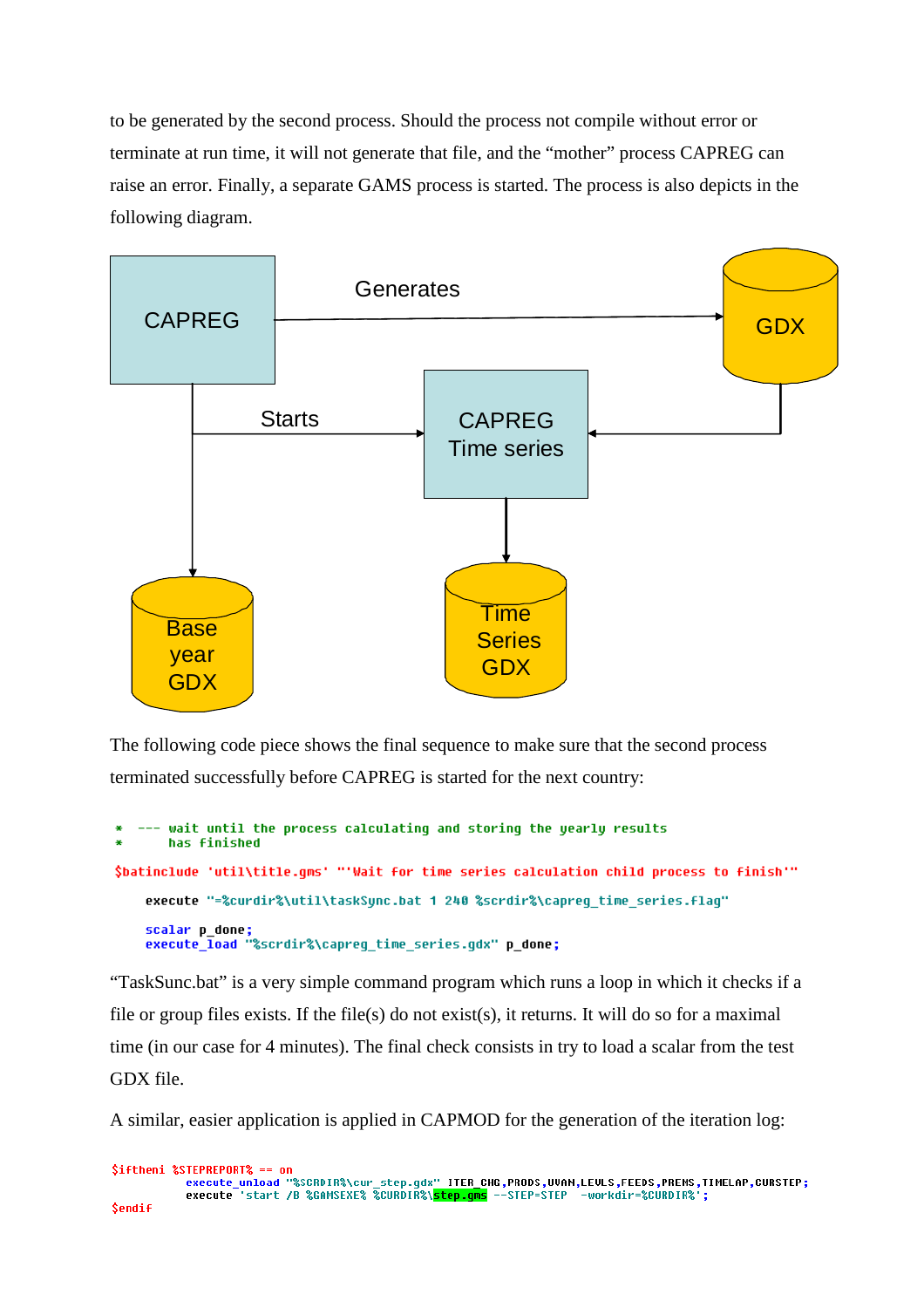In that case, the results are only for controlling at run time  $-$  it is not necessary to break the master process if an error in the child process occurs.

## **Case 2: Independent GAMS processes for model generation**

The third case combines the two cases above, and adds some more complexity. It is used to solve the many supply models from the farm type layer. It consists of three major elements:

- 1. A loop which generates a separate GAMS process for a range of region / farm types belonging for one country in the main CAPMOD process (see supply\simu\_supply\_grid.gms). Each region is called cluster in the following.
- 2. Cluster specific GAMS processes: they solve the individual model instances for each region / farm types and collect their result. The results are stored in a GDX file.
- 3. A collection loop in the main CAPMOD process which collects the solutions from these GDX-files.

As a first step, the clusters are defined (see below). The "genModel" (for generateModels) set stores the lists of cluster of regions to generate. To each cluster, a country is attached (genModel to MS) as well as a list of regions / farm types (genModel to RU). The cluster will comprise up to 20 NUTS2 or up to 30 farm types. The differentiation is introduced as (1) the farm type models comprise typically fewer non-zero activities, and (2) the processes need to load larger data sets in case of the farm types.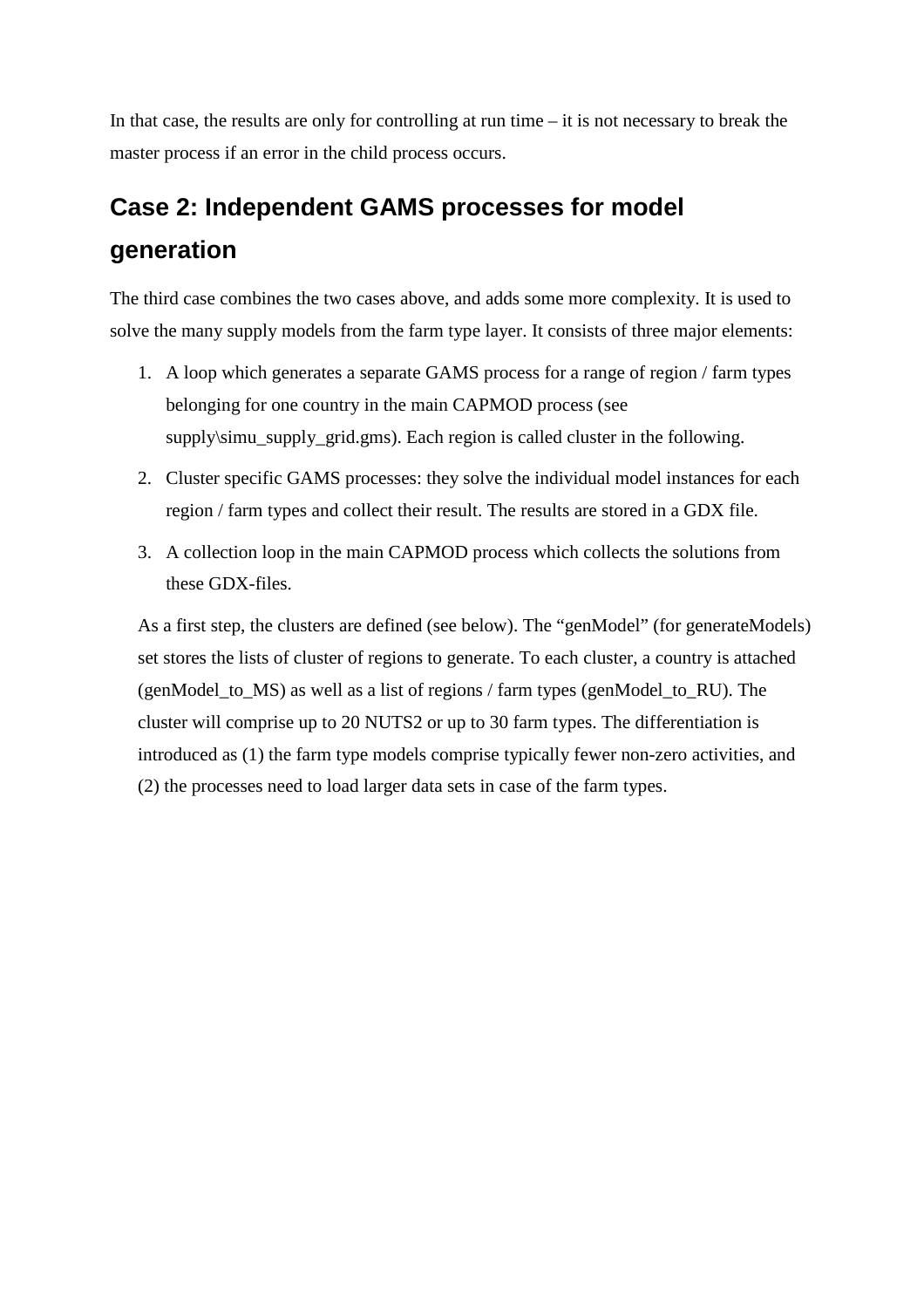```
if ( card(MS LARGE) and (card(genModel) eq 0),
         option kill=RUNR;
         option kill=MSACT
         option kill=curGenModel:
         nenModelPos =
         curGenModel(allGenModels) $ (allGenModels.pos eq qenModelPos) = YES;
         genModel(curGenModel) = YES;
         LOOP(RU LARGE(RU)
             RUNR(RU) = YESqenModel(curGenModel) = YES;
             if ( SUM(RU_MS(RU,MSACT),1) eq 0,
                 option kill=MSACT;<br>http://www.math.com/2017<br>MSACT(MS) $ RU_MS(RU,MS) = YES;
             \Delta :
\ddot{\phantom{1}}\ast-- if the next region is in another Member State,
                                                                                                                      T
\ddot{\ast}the current one is the last one
             1stInMemberState(RU)
                 \frac{1}{2} (sum(RU1 \frac{1}{2} ((ru1.pos eq ru.pos+1) and (not SUM(RU_MS(RU1,MSACT),1)),1)) = YES;
             qenModel to MS(curGenModel,MSACT) = YES;
             genHodel_to_RU(curGenModel,RU)
                                                         = YES;
з.
             --- regions in current cluster
\ddot{\bullet}if ( (card(RUNR) qt MIN(20 + 30 $ (NTSLUL eq 999),CARD(RU)/%noProc%)) or (lstInMemberState(RU)),
                 option kill=RUNR;
                 option kill=curGenModel;
                 genModelPos = genModelPos + 1;<br>curGenModelPos = genModelPos + 1;<br>curGenModel(allGenModels) $ (allGenModels.pos eq genModelPos) = YES;
             \lambda:
      \lambda\mathcal{E}
```
Next, we generate the process directories and define GDX files comprising the definition set for each model. That step is necessary only once. The MS-specific directories used in the reporting part are also generated here:

```
\mathbf{I}if ( card(MS LARGE),
                                                     I
\overline{\mathbf{r}}--- delete old flaq and result files
\astexecute "if exist %scrdir%\supply_model*.flag_del %scrdir%\supply_model*.flag";
     execute 'if exist %scrdir%\MSTypes_*.gdx del %scrdir%\MSTypes_*.gdx';
¥
          generate a scratch directory for each MS, and if existing, erase content
\ast(could be a leftover from an old, unsuccessful or manually deleted run)
\astif ( first check for dirs eq 0,
         LOOP(MS.
             put_utility 'shell' / "if not exist %scrdir%\"MS.tl:2" mkdir %scrdir%\"MS.tl:2;
         55
\ddot{\phantom{1}}LONP/aenMadel
             put_utility 'shell' / "if not exist %scrdir%\"genModel.tl:4" mkdir %scrdir%\"genModel.tl:4;
         h.
\ast--- generate the regional domain set (ALIS for RALL) for the separate model generation
\mathbf{z}processes
\astloop(genModel_to_MS(genModel,MS),
             option kill=RUNR;
            RUNR(MS) = YES;<br>RUNR(MS) = YES;<br>RUNR(RU) $ genModel_to_RU(genModel,RU) = YES;
            put utilities batch 'qdxout' / '%scrdir%\RCUR ' qenModel.tl:4;
             execute unload RUNR-RCUR;
         Y.
×
         --- set the flag to true: we need that piece of code only once
\ast\ddot{\phantom{1}}first_check_for_dirs = 1;
     55
```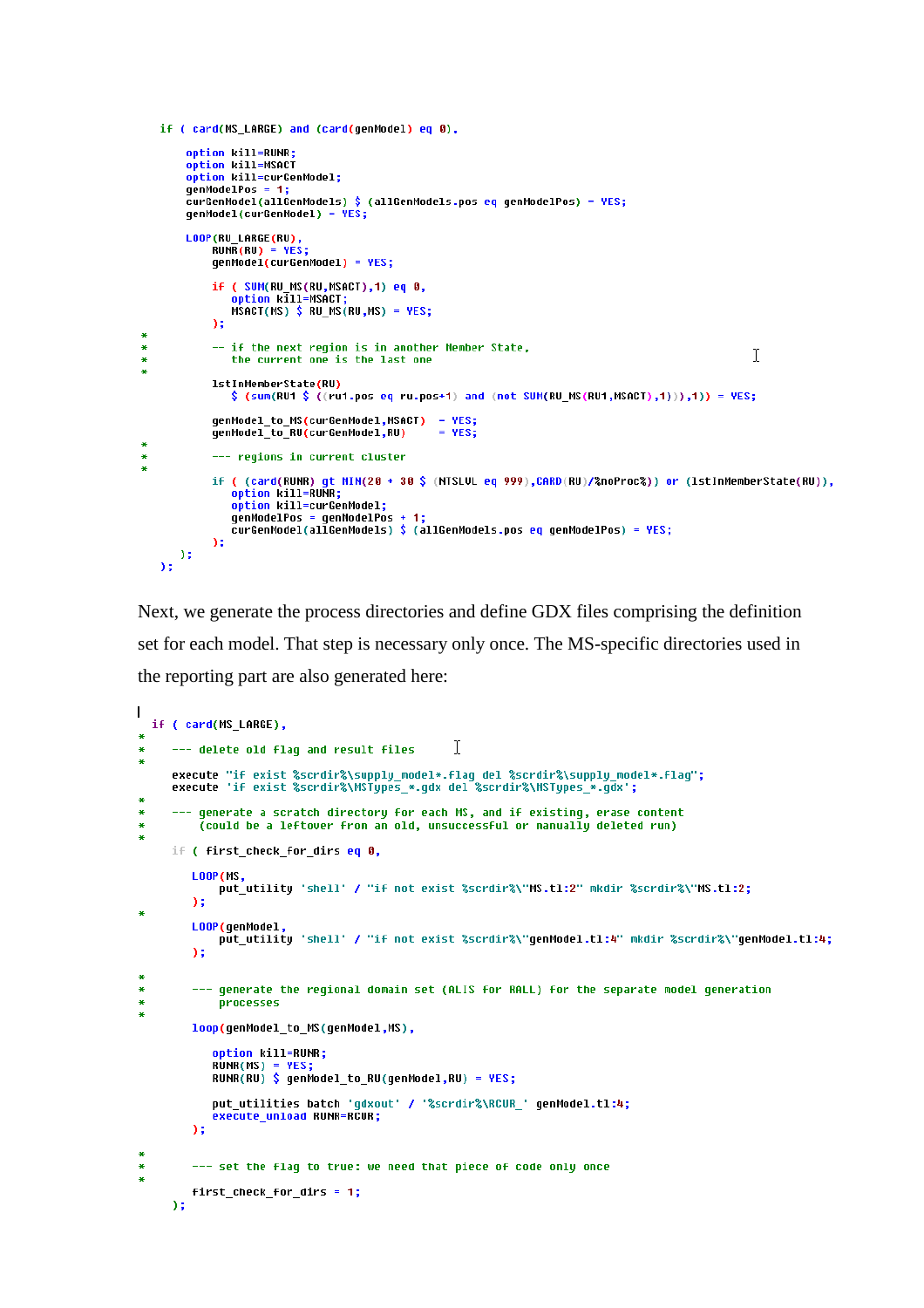The next step generates a GDX comprising all symbols used in the supply model:

```
, execute_unload '%scrdir%\to_simu_supply.gdx' RU_MS,RU,data,TECHF,AREQN,DAYS,TrimFeed,MAXSHR,MIMSHR,EMILOSS,NAOFAC<br>LEUL,FEDNG,NETTAD,YANUSE,FEDUSE,EFRIDIST,TotMannNPK,Surplus,v_corfSetr,DBJE,<br>QUAR,NAUFACC,NURGE,LINGCROUR,
```
As in the case of CAPREG; that GDX will be inputted by the "child" processes (generate\_supply\_model.gms). In order reduce processing time, the child process does not use the regular "RALL" definition where all regions are comprised, but defines its own "RALL" as an alias to the regions it handles loaded from a cluster specific GDX file:

```
Set RCUR;
$GDXIN %scrdir%\RCUR %qenModel%.qdx
$load RCUR
SGDXIN
 ALIAS(RCUR, RALL);
 SET RU(RCUR),RUNR(RCUR),RUNAGG(RCUR);
 SET R_RAGG(RCUR,RCUR),RU_MS(RCUR,RCUR);
 alias(RM,RALL);
 SET MSACT(RCUR);
 SET MS(RCUR);
 SET CUR_Y_BAS / Y,CUR,BAS /;
 PARAMETER DATA(RCUR,COLS,ROWS,CUR Y BAS),INFES;
```
The "execute load" in the child process statements works then like a filter, loading only the part of the symbol referring to that country. Doing so saves memory in the child processes and helps speeding them up:

```
genModel,genModel_to_MS,genModel_to_RU,RU_MS,RU,DATA,TECHF,AREQM,DAYS,TrimFeed,MAXSHR,MINSHR,EMILOSS,NAVFAC,<br>LEVL,FEDNG,NETTRD,YAÑUSE,FEDUSE,FERTDIST,TotMannNPK,Surplus,v_corfSetr,OBJE,<br>QUADF,NAVFACC,NUTFAC,NUTFACC,LINEAR
execute_load "%scrdir%\to_simu_supply.gdx"
```
The processing part of the child processes is seen below: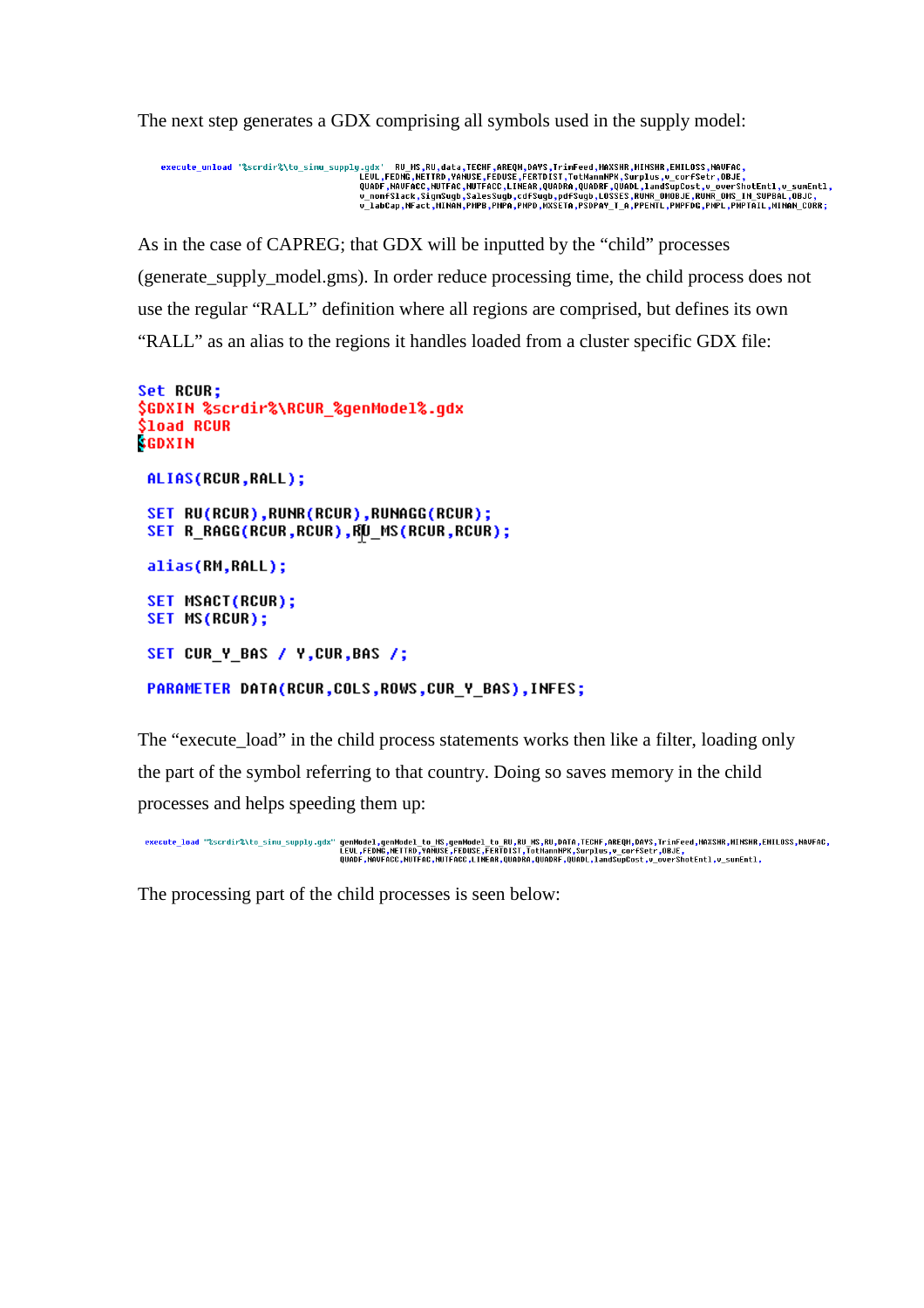```
LOOP(genModel to RU("%genModel%".RU).
         option kill=R RAQG:
         R RAGG(RU."%MS LONG%") = YES:
æ
×
     --- include current regional unit in dunamic set on which
×
         equations are defined in supply.gms
×
         option kill=RUNR:
         RUNR(RU) = YES:
×
            SOLVE %CAPMOD% USING NLP MAXIMIZING OBJE:
æ
          --- check if the region was feasible, if not, release some bounds
4
$batinclude 'supply\widen bounds.qms' RU
美
03
```
At the end of that loop, each child process generates its own result file and deletes the flag of which the presence indicates that it is still running:

```
execute_unload "%scrdir%\MSTypes_%genModel%.gdx" LEVL,FEDMG,MBTTRD,YANUSE,FEDUSE,LOSSES,FERTDIST,TotHannMPK,SURPLUS,DBJE,LINEAR,QUADRR,QUADRF,QUADR,QUADL,<br>TotHannMPR,$alesSugb,JandSupCsot,y_ourFSesting.handSupCsot,y_ourFS
execute 'del %scrdir%\supply model %qenModel%.flaq'
```
The master process starts these child processes in a loop as seen below. Before doing so, it generates for each child process a flag file which indicates that the process is working:

```
loop(genModel to MS(genModel,MS),
            --- generate flags for the MS (to check if the processes have finished) - no grid use
            put utilitu batch 'shell' / "echo test > %scrdir%\supplu model "genModel.tl:4".flag":
           --- generate and start a batch file which comprises the start command the gams process<br>The start number is important: it will avoid conflicts with the ID of the handles<br>if it is zero, the process will collect the model sol
            put_utility batch 'shell' / 'start /B /NORMAL %GANSEXE% %CURDIR%\generate_supply_model.gms -workdir=%CURDIR% -scrdir=%scrdir%\'genModel.tl:4<br>| %maxProcDir% gdir=%scrdir% --MS=' MS.tl:2 ' --genModel-' genModel.tl:4 *<br>| -o=%
\chi^{(0)}_i
```
In practical terms, several dozen GAMS processes will run in parallel on the machine and will generate models. These models will be solved all in parallel by the different CPUs available. The "master process" (CAPMOD) solves for the countries which comprise only a few regions / farm types.

Finally, the master process waits until all flag files are delete (i.e. the child processes are finished), and loads in a loop the results and finally, deletes the results.